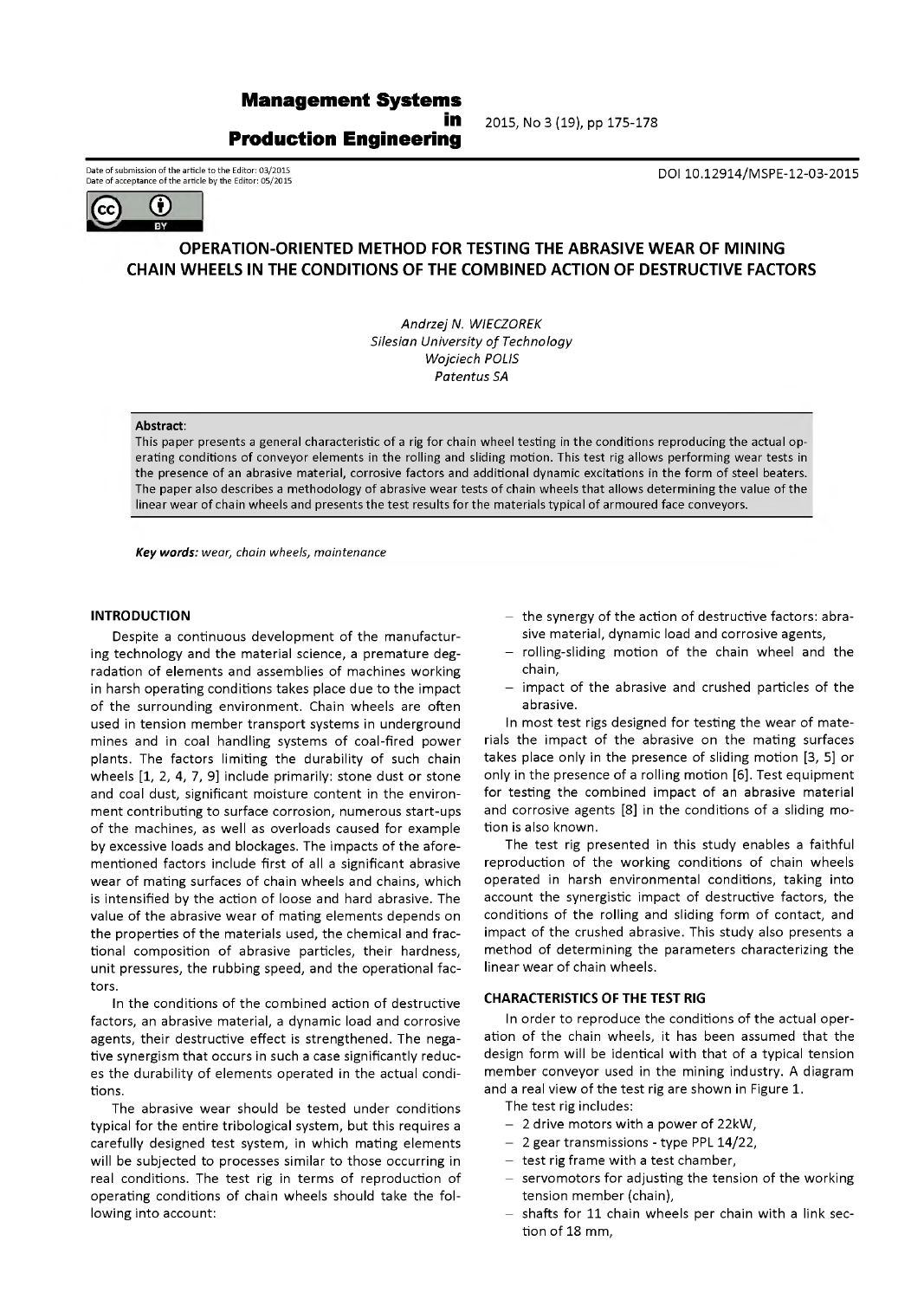176 Management Systems in Production Engineering 3(19)/2015 A. N. WIECZOREK, W. POLIS - Operation-oriented method for testing the abrasive wear of mining chain wheels in the conditions...





#### *Fig. 1 Schematic diagram of the test rig:*

*1 - Induction motor 22 kW, 2- Flexible coupling, 3 - Conicalcylindrical reduction gear, 4 - Hydraulic cylinder, 5 - Axle shaft, 6 - Sprinkler system for the test chamber, 7 - Body of the test rig, 8 - Test samples, 9 - Chain, 10 - Mounting bracket of the hydraulic cylinder, 11 - Additional chamber for aggregate*

#### THE METHOD OF IMPLEMENTING THE COMBINED ACTION OF DESTRUCTIVE FACTORS

The test rig allows reproducing a combination of destructive factors:

- A. Abrasive wear in the presence of loose quartz abrasive; the occurrence of this process was achieved through the possibility of filling the test rig box with dry abrasive (Fig. 2B).
- B. Abrasive wear in the presence of loose quartz abrasive with a simultaneous impact of dynamic forces; the occurrence of this variant was achieved through the possibility of filling the test rig box with dry abrasive and installation of steel beaters (Fig. 2C).
- C. Abrasive wear in the presence of loose quartz abrasive combined with corrosive processes; the occurrence of this variant was achieved through the possibility of filling the test rig box with dry abrasive and systematic addition of water (Fig. 2A).
- D. Abrasive wear in the presence of loose quartz abrasive combined with intensified corrosive processes; the occurrence of this variant was achieved through the possibility of filling the test rig box with dry abrasive and systematic addition of water and technical salt NaCl.

Figure 3 shows diagrams of the chain drum load in the presence of the quartz abrasive only (Fig. 3A) as well as in the presence of the abrasive together with the action of an external dynamic force (Fig. 3B).





*Fig. 2 A view of the test ring during the tests in the presence of quartz abrasive and water (A), in the presence of quartz abrasive only (B), adapted to tests with an external dynamic load (C); designations: chain wheels (1), chains (2), beaters (3).*



Fig. 3 Diagram of the chain drum load; A - in the presence of *the abrasive, B - in the presence of abrasive and an external dynamic force; designations: 1 - chain wheel, 2 - chain, F driving force, Fdyn - external dynamic force obtained by the use of beaters*

### METHODOLOGY FOR DETERMINING THE LINEAR WEAR OF CHAIN WHEELS

In order to determine the linear wear of the chain wheels, the geometry of all mating surfaces between the chain wheel and the chain is measured before and after the wear test using the coordinate measuring machine (Fig. 4A). The area of mating between the chain wheel and the chain is represented by a route composed of 10 main lines (Fig. 4B). Approx. 300 points along the predefined route of the machine's measuring head is read and recorded during the measurement.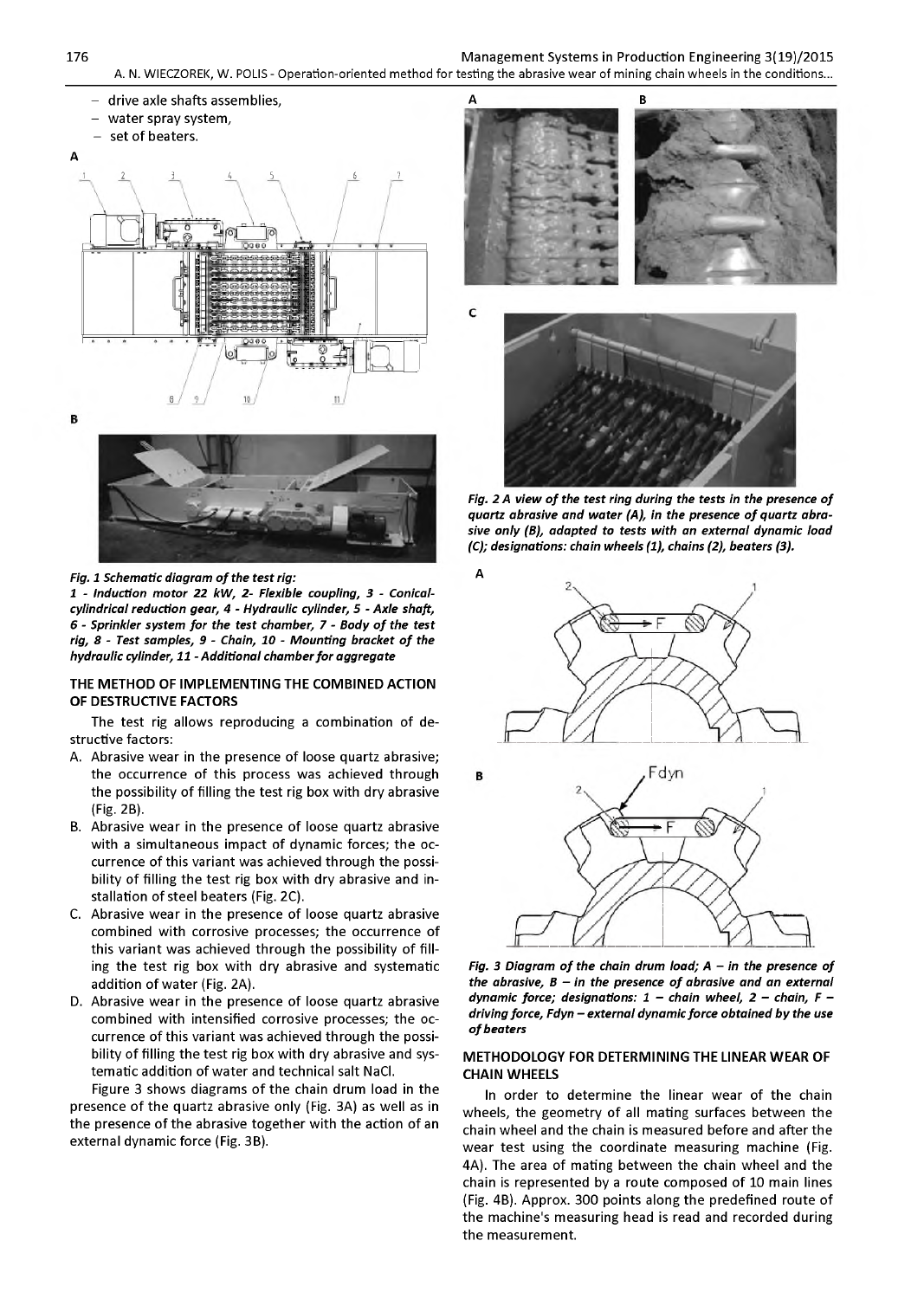

*Fig. 4 A view of the chain wheel during the measurements on the Acura Zeiss measuring machine. The shape of the measuring path superimposed on a solid model of the chain wheel*

In order to determine the value of the linear wear, there was used the difference in the distance  $\delta_i$  between the i-th measuring point, measured before and after the tests. It is expressed by the following dependence:

$$
\delta_i = \sqrt{(x_{i,1} - x_{i,2})^2 + (y_{i,1} - y_{i,2})^2 + (z_{i,1} - z_{i,2})^2}
$$
 (1)

where:

 $x_{i,1}$  - x coordinate of the *i*-th point before the test,  $x_{i2}$  – x coordinate of the *i*-th point after the test,  $y_{i,1}$  – y coordinate of the i-th point before the test,  $y_{i2}$  – y coordinate of the i-th point after the test,  $z_{i,1}$  – z coordinate of the *i*-th point before the test,  $z_{i,2}$  - z coordinate of the *i*-th point after the test.

Based on the determined values of wear  $\delta_i$ , the maximum value for the test surface  $\delta_{i,MAX}$  can be determined.

$$
\delta_{i,MAX} = MAX\{\delta_i\}
$$
 (2)

*Fig. 6 Examples of the abrasion in the area of mating between the chain wheel and the chain*

The  $\delta_{i,MAX}$  values determined for all 24 surfaces measured for a given wheel will be averaged further.

$$
\delta_{AVR,MAX} = \frac{\sum_{1}^{n} \delta_{i,MAX}}{n}
$$
 (3)

where:

 $n -$  the number of surfaces of the seats of a given chain wheel ( $n = 24$ ).

In addition to the parameter  $\delta_{AVRMAX}$ , the standard deviation and the average standard deviation are calculated in order to determine the scatter of the results. The manner of interpreting the results of measurements on the coordinate measuring machine is presented in Figure 5.



*Fig. 5 The manner of interpreting the results of measurements on the coordinate measuring machine*

The abrasions in the area of mating between the chain wheel and the chain after the wear tests in the presence of loose quartz abrasive (lasting 100 hours for each direction of motor rotations) for 3 sample materials are shown in Figure 6. Figure 7 presents sample plots of linear wear  $\delta_i$  for the materials tested. These plots provided a basis for determining the parameter  $\delta_{AVRMAX}$  (Table 1).



**20HGSNM**